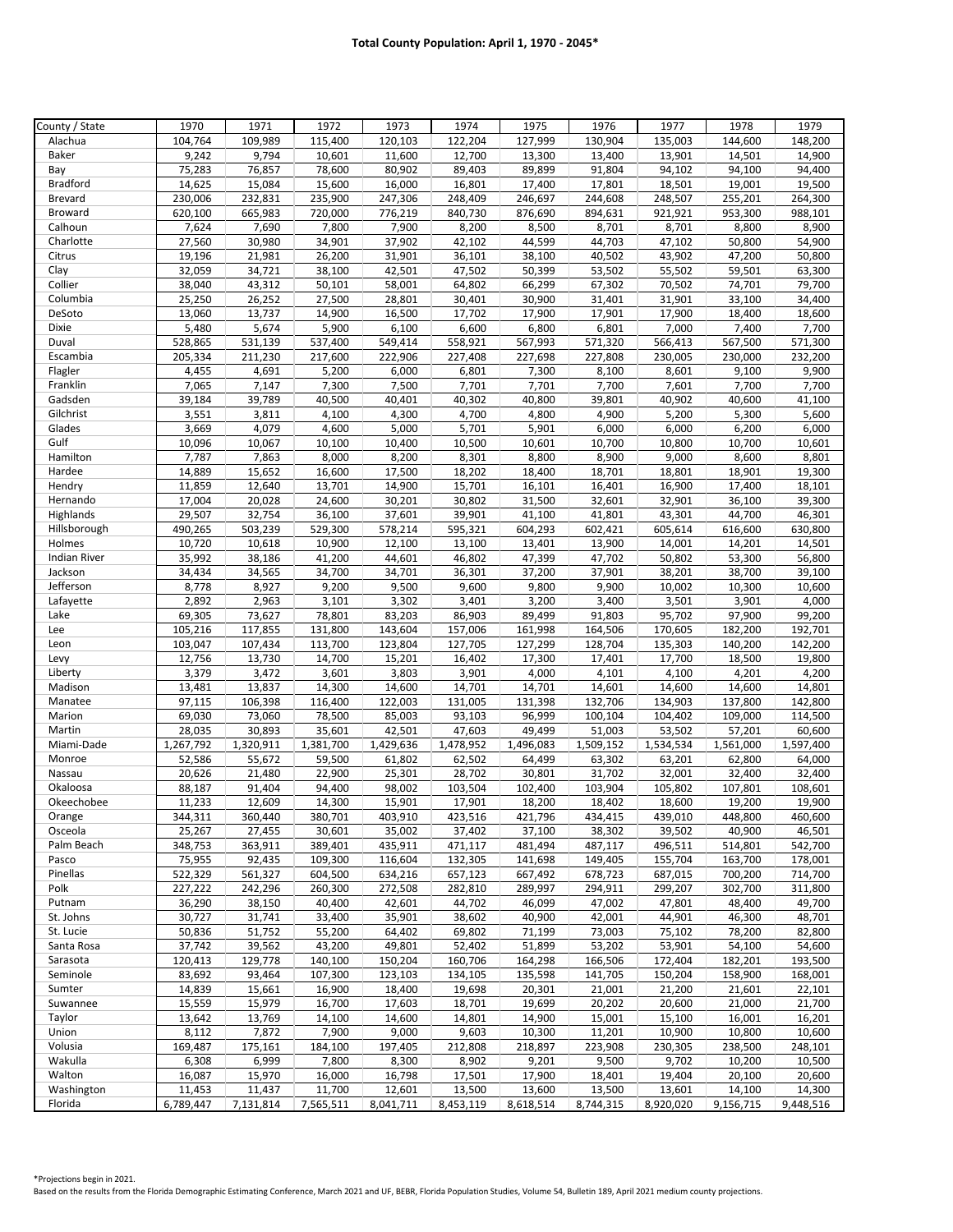| County / State      | 1980              | 1981              | 1982              | 1983              | 1984              | 1985             | 1986              | 1987       | 1988              | 1989                    |
|---------------------|-------------------|-------------------|-------------------|-------------------|-------------------|------------------|-------------------|------------|-------------------|-------------------------|
| Alachua             | 151,369           | 154,496           | 158,667           | 160,842           | 165,500           | 169,237          | 171,494           | 173,882    | 176,052           | 179,057                 |
| Baker               | 15,289            | 15,786            | 15,981            | 16,431            | 16,764            | 16,925           | 17,225            | 17,547     | 17,793            | 18,146                  |
| Bay                 | 97,740            | 100,203           | 103,913           | 106,697           | 110,656           | 116,480          | 120,126           | 122,523    | 124,410           | 125,815                 |
| <b>Bradford</b>     | 20,023            | 20,033            | 20,637            | 22,590            | 22,438            | 22,598           | 22,347            | 22,843     | 23,038            | 23,017                  |
| Brevard             | 272,959           | 284,185           | 297,845           | 308,587           | 319,477           | 334,810          | 349,731           | 363,024    | 376,337           | 388,378                 |
| Broward             | 1,018,257         | 1,049,744         | 1,069,006         | 1,082,516         | 1,100,751         | 1,124,791        | 1,147,940         | 1,176,837  | 1,206,740         | $\overline{1,}$ 232,492 |
| Calhoun             | 9,294             | 9,396             | 9,354             | 9,396             | 9,450             | 9,595            | 9,715             | 9,799      | 10,145            | 10,802                  |
| Charlotte           | 58,460            | 62,112            | 67,927            | 71,535            | 75,584            | 80,712           | 85,719            | 91,379     | 96,974            | 103,194                 |
| Citrus              | 54,703            | 59,421            | 62,819            | 65,265            | 68,759            | 72,669           | 77,534            | 81,691     | 85,881            | 90,442                  |
| Clay                | 67,052            | 69,767            | 72,670            | 75,573            | 80,600            | 86,009           | 89,667            | 95,721     | 98,526            | 103,023                 |
| Collier             | 85,971            | 92,281            | 99,510            | 104,995           | 110,191           | 115,869          | 121,959           | 127,734    | 135,309           | 143,749                 |
| Columbia            | 35,399            | 35,923            | 36,925            | 37,740            | 38,270            | 38,944           | 39,631            | 40,380     | 41,079            | 41,945                  |
| DeSoto              | 19,039            | 19,476            | 20,145            | 20,620            | 21,043            | 21,469           | 21,954            | 22,435     | 22,891            | 23,527                  |
| Dixie               | 7,751             | 7,923             | 8,276             | 8,869             | 9,027             | 9,173            | 9,386             | 9,552      | 9,843             | 10,212                  |
| Duval               | 571,003           | 578,658           | 583,924           | 592,230           | 604,962           | 619,078          | 633,740           | 645,924    | 656,393           | 663,419                 |
| Escambia            | 233,794           | 238,295           | 241,807           | 244,944           | 249,078           | 253,293          | 256,942           | 258,964    | 260,445           | 261,602                 |
| Flagler             | 10,913            | 12,314            | 13,278            | 14,314            | 15,444            | 16,971           | 18,457            | 20,528     | 23,101            | 25,985                  |
| Franklin            | 7,661             | 7,809             | 7,971             | 8,102             | 8,358             | 8,517            | 8,589             | 8,628      | 8,724             | 8,804                   |
| Gadsden             | 41,674            | 41,743            | 41,729            | 41,690            | 41,611            | 41,449           | 41,322            | 41,399     | 41,431            | 41,080                  |
| Gilchrist           | 5,767             | 6,442             | 6,806             | 7,256             | 7,184             | 7,452            | 7,714             | 7,922      | 8,527             | 9,110                   |
| Glades              | 5,992             | 6,078             | 6,233             | 6,366             | 6,487             | 6,775            | 6,929             | 7,065      | 7,163             | 7,315                   |
| Gulf                | 10,658            | 10,689            | 10,727            | 10,867            | 10,947            | 11,033           | 11,114            | 11,199     | 11,237            | 11,275                  |
| Hamilton            | 8,761             | 8,782             | 8,889             | 9,001             | 9,147             | 9,227            | 9,350             | 9,522      | 10,067            | 10,632                  |
| Hardee              | 20,357            | 20,332            | 20,297            | 20,258            | 20,228            | 20,176           | 20,115            | 20,033     | 19,863            | 19,653                  |
| Hendry              | 18,599            | 19,439            | 20,137            | 20,725            | 21,515            | 22,429           | 23,287            | 24,005     | 24,795            | 25,272                  |
| Hernando            | 44,469            | 49,402            | 53,947            | 58,531            | 63,979            | 70,175           | 76,480            | 83,387     | 90,542            | 95,531                  |
| Highlands           | 47,526            | 50,258            | 52,312            | 53,475            | 55,495            | 57,534           | 59,413            | 62,052     | 64,287            | 66,397                  |
| Hillsborough        | 646,939           | 663,866           | 682,584           | 698,890           | 721,365           | 747,429          | 769,229           | 792,244    | 809,468           | 822,621                 |
| Holmes              | 14,723            | 14,824            | 14,909            | 14,971            | 15,007            | 15,035           | 15,051            | 15,055     | 15,216            | 15,539                  |
| <b>Indian River</b> | 59,896            | 63,297            | 67,152            | 69,866            | 72,822            | 74,965           | 77,678            | 80,209     | 83,653            | 86,809                  |
| Jackson             | 39,154            | 39,549            | 40,123            | 40,270            | 40,332            | 40,668           | 40,628            | 41,210     | 41,186            | 41,215                  |
| Jefferson           | 10,703            | 10,766            | 10,879            | 10,961            | 11,021            | 11,078           | 11,125            | 11,183     | 11,245            | 11,277                  |
| Lafayette           | 4,035             | 4,033             | 4,111             | 4,210             | 4,375             | 4,538            | 4,696             | 5,066      | 5,240             | 5,368                   |
| Lake                | 104,870           | 108,550           | 112,897           | 116,857           | 121,342           | 126,491          | 131,242           | 137,203    | 140,963           | 146,483                 |
| Lee                 | 205,266           | 216,834           | 233,016           | 243,885           | 260,246           | 273,701          | 286,680           | 300,636    | 312,323           | 325,374                 |
| Leon                | 148,655           | 152,728           | 156,526           | 159,502           | 163,018           | 166,935          | 169,692           | 174,429    | 178,877           | 187,467                 |
| Levy                | 19,870            | 20,550            | 21,239            | 21,827            | 22,204            | 22,575           | 23,260            | 23,813     | 24,521            | 25,267                  |
| Liberty             | 4,260             | 4,303             | 4,358             | 4,412             | 4,469             | 4,534            | 4,559             | 4,631      | 4,717             | 4,728                   |
| Madison             | 14,894            | 15,003            | 15,031            | 15,133            | 15,189            | 15,269           | 15,300            | 15,354     | 15,393            | 15,766                  |
| Manatee             | 148,445           | 155,988           | 162,943           | 168,968           | 173,930           | 180,077          | 186,129           | 193,532    | 199,668           | 205,713                 |
| Marion              | 122,488           | 130,028           | 136,299           | 143,492           | 149,245           | 158,944          | 167,076           | 174,190    | 180,859           | 188,071                 |
| Martin              | 64,014            | 67,748            | 71,584            | 74,392            | 77,993            | 80,868           | 84,200            | 88,314     | 91,953            | 96,216                  |
| Miami-Dade          | 1,625,509         | 1,718,516         | 1,736,268         | 1,749,982         | 1,768,730         | 1,789,309        | 1,815,591         | 1,846,785  | 1,879,124         | 1,908,945               |
| Monroe              | 63,188            | 64,490            | 65,989            | 67,211            | 68,730            | 69,945           | 71,378            | 73,137     | 75,462            | 76,780                  |
| Nassau              | 32,894            | 33,830            | 35,174            | 36,077            | 37,218            | 38,562           | 39,776            | 41,169     | 42,107            | 43,497                  |
| Okaloosa            | 109,920           | 113,434           | 117,178           | 121,351           | 125,538           | 130,595          | 134,925           | 137,546    | 139,814           | 141,624                 |
| Okeechobee          |                   |                   |                   | 23,012            |                   | 24,867           |                   | 27,336     |                   | 28,935                  |
|                     | 20,264<br>470,865 | 21,282<br>484,506 | 22,463<br>498,782 | 513,492           | 24,001<br>533,794 | 556,445          | 26,108<br>577,907 | 602,838    | 28,056<br>622,305 | 652,399                 |
| Orange<br>Osceola   | 49,287            | 55,422            | 60,550            | 64,381            | 70,130            | 77,412           | 82,222            | 87,551     | 95,203            | 100,970                 |
| Palm Beach          | 576,758           | 618,370           | 647,752           | 667,153           | 695,247           | 723,317          | 753,724           | 784,812    | 817,528           | 841,490                 |
| Pasco               | 193,661           | 204,874           | 213,394           | 221,844           | 229,221           | 237,553          | 249,096           | 258,240    | 266,981           | 274,363                 |
| Pinellas            | 728,531           | 746,008           | 758,224           | 771,222           | 786,040           | 801,292          | 814,428           | 825,657    | 833,975           | 844,628                 |
| Polk                | 321,652           | 329,792           | 339,299           | 346,676           | 355,035           | 365,040          | 374,069           | 383,009    | 391,628           | 399,022                 |
| Putnam              | 50,549            | 51,501            | 53,296            | 54,965            | 56,210            | 57,716           | 59,462            | 61,011     | 62,275            | 63,919                  |
| St. Johns           | 51,303            | 53,823            | 57,230            | 60,594            | 64,080            | 68,175           | 72,134            | 74,199     | 78,328            | 82,013                  |
| St. Lucie           | 87,182            | 95,154            | 101,344           | 106,676           | 110,704           | 116,453          | 122,901           | 129,459    | 136,268           | 144,090                 |
| Santa Rosa          | 55,988            | 58,181            | 59,822            | 62,639            | 65,240            | 67,336           | 70,208            | 73,261     | 75,630            | 79,092                  |
| Sarasota            | 202,251           | 211,325           | 220,316           | 229,193           | 236,672           | 244,144          | 251,146           | 258,106    | 264,279           | 271,403                 |
| Seminole            | 179,752           | 187,335           | 194,315           | 202,095           | 213,942           | 226,304          | 238,125           | 251,415    | 264,659           | 277,330                 |
| Sumter              | 24,272            | 24,847            | 25,388            | 25,972            | 26,777            | 27,623           | 28,640            | 29,268     | 29,849            | 30,944                  |
|                     | 22,287            |                   |                   | 23,711            |                   | 24,454           |                   | 25,334     | 25,706            |                         |
| Suwannee            |                   | 23,084            | 23,460            |                   | 24,130            |                  | 25,002            |            |                   | 26,348                  |
| Taylor<br>Union     | 16,532<br>10,166  | 16,688<br>10,072  | 16,812            | 16,922<br>10,553  | 16,981<br>10,467  | 17,053<br>10,602 | 17,124<br>10,443  | 17,171     | 17,183<br>10,074  | 17,157<br>10,347        |
| Volusia             |                   |                   | 11,281            |                   |                   |                  |                   | 10,571     |                   |                         |
| Wakulla             | 258,762           | 269,222           | 278,067           | 286,518<br>11,445 | 296,663           | 308,396          | 321,054           | 333,634    | 347,631           | 360,171                 |
|                     | 10,887            | 10,925            | 11,165            | 22,869            | 12,164<br>23,940  | 12,652           | 12,900            | 13,179     | 13,522            | 13,789                  |
| Walton              | 21,300            | 21,687            | 22,237            |                   |                   | 25,034           | 25,455            | 26,162     | 26,612            | 27,121                  |
| Washington          | 14,509            | 14,775            | 15,011            | 15,145            | 15,328            | 15,564           | 15,836            | 16,275     | 16,508            | 16,770                  |
| Florida             | 9,746,961         | 10,138,197        | 10,430,200        | 10,678,749        | 10,982,485        | 11,322,340       | 11,654,079        | 12,000,169 | 12,327,582        | 12,650,935              |

Based on the results from the Florida Demographic Estimating Conference, March 2021 and UF, BEBR, Florida Population Studies, Volume 54, Bulletin 189, April 2021 medium county projections.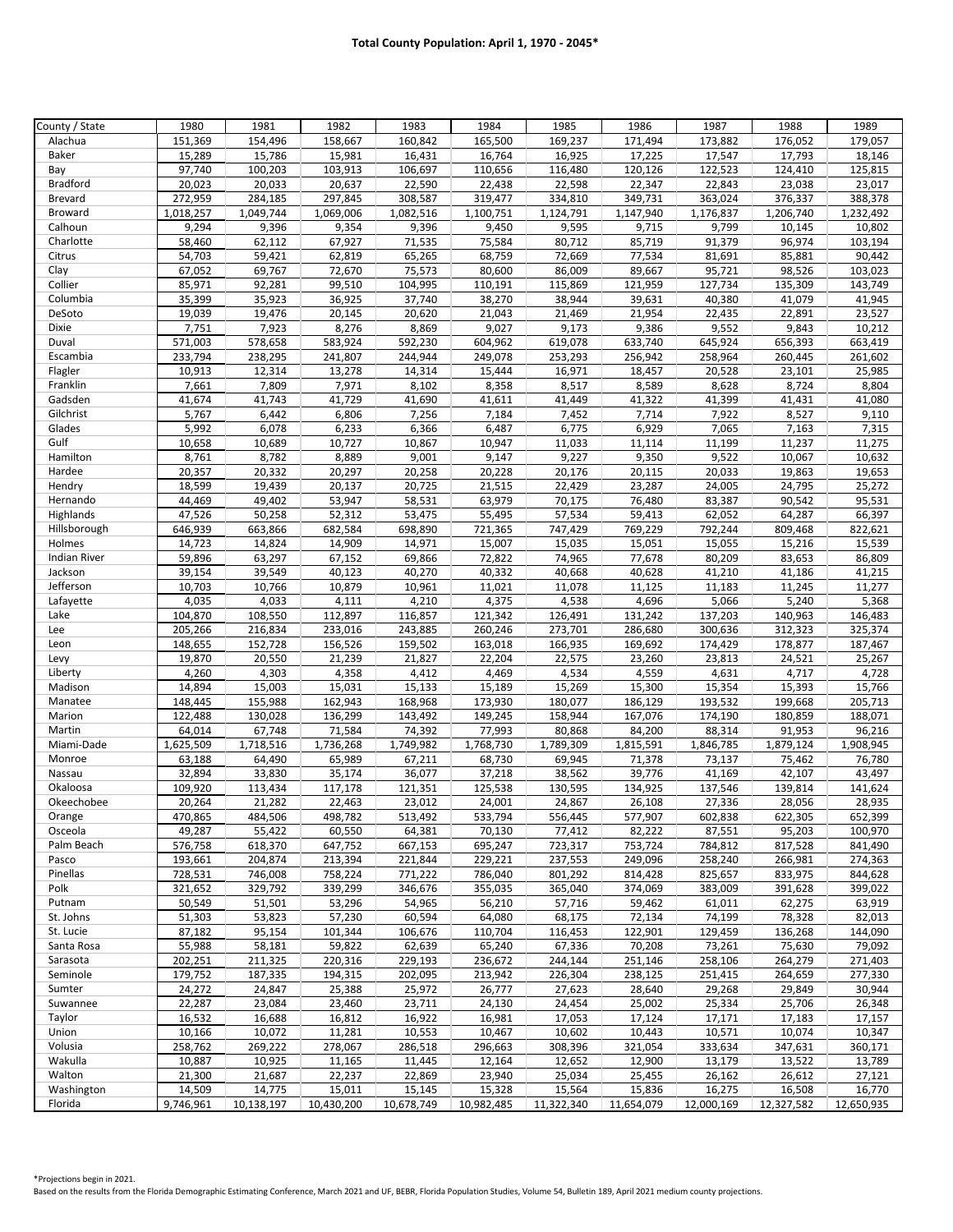| County / State      | 1990               | 1991               | 1992               | 1993               | 1994               | 1995               | 1996               | 1997                 | 1998               | 1999               |
|---------------------|--------------------|--------------------|--------------------|--------------------|--------------------|--------------------|--------------------|----------------------|--------------------|--------------------|
| Alachua             | 181,596            | 183,978            | 186,673            | 189,950            | 193,319            | 196,712            | 200,190            | 204,651              | 207,296            | 211,829            |
| Baker               | 18,486             | 19,133             | 19,360             | 19,555             | 19,616             | 20,169             | 20,531             | 20,811               | 20,734             | 21,243             |
| Bay                 | 126,994            | 128,373            | 130,767            | 133,005            | 135,101            | 137,012            | 138,291            | 141,148              | 143,980            | 146,624            |
| <b>Bradford</b>     | 22,515             | 22,937             | 23,290             | 23,329             | 24,218             | 24,299             | 25,037             | 25,334               | 25,473             | 25,652             |
| <b>Brevard</b>      | 398,978            | 409,791            | 416,480            | 425,103            | 433,711            | 442,081            | 446,259            | 453,018              | 459,713            | 467,401            |
| <b>Broward</b>      | 1,255,531          | 1,292,037          | 1,317,651          | 1,354,716          | 1,391,490          | 1,428,708          | 1,467,022          | 1,506,376            | 1,542,412          | 1,579,359          |
| Calhoun             | 11,011             | 11,219             | 11,306             | 11,395             | 11,727             | 12,128             | 12,349             | 12,527               | 12,576             | 12,798             |
| Charlotte           | 110,975            | 116,356            | 119,356            | 122,506            | 125,718            | 128,896            | 130,998            | 132,850              | 134,917            | 138,128            |
| Citrus              | 93,513             | 96,466             | 99,057             | 101,452            | 103,774            | 106,670            | 108,970            | 111,068              | 113,358            | 115,608            |
| Clay                | 105,986            | 108,587            | 111,572            | 114,172            | 117,240            | 120,813            | 124,792            | 127,663              | 132,048            | 136,084            |
| Collier             | 152,099            | 162,922            | 171,872            | 180,300            | 188,462            | 197,055            | 206,021            | 215,278              | 226,771            | 239,421            |
| Columbia            | 42,613             | 43,832             | 44,880             | 46,291             | 48,123             | 49,492             | 51,115             | 52,713               | 54,063             | 55,078             |
| DeSoto              | 23,865             | 24,973             | 25,561             | 26,234             | 27,015             | 27,820             | 28,336             | 29,087               | 30,128             | 31,169             |
| Dixie               | 10,585             | 10,922             | 11,165             | 11,605             | 11,984             | 12,293             | 12,469             | 12,888               | 13,078             | 13,457             |
| Duval               | 672,971            | 684,750            | 696,169            | 705,369            | 714,969            | 720,685            | 729,089            | 742,751              | 756,402            | 764,961            |
| Escambia            | 262,798            | 264,235            | 265,247            | 269,280            | 273,376            | 276,584            | 279,143            | 285,058              | 287,223            | 292,075            |
| Flagler             | 28,701             | 30,491             | 31,968             | 33,793             | 35,790             | 37,451             | 39,747             | 41,911               | 44,276             | 46,855             |
| Franklin            | 8,967              | 9,153              | 9,163              | 9,464              | 9,552              | 9,575              | 9,572              | 9,609                | 9,668              | 9,678              |
| Gadsden             | 41,116             | 41,892             | 41,973             | 42,159             | 42,653             | 43,460             | 44,309             | 44,536               | 44,863             | 45,332             |
| Gilchrist           | 9,667              | 10,319             | 10,384             | 10,907             | 11,626             | 12,048             | 12,446             | 12,785               | 13,441             | 13,836             |
| Glades              | 7,591              | 7,936              | 8,102              | 8,256              | 8,455              | 8,644              | 9,553              | 9,834                | 10,018             | 10,331             |
| Gulf                | 11,504             | 11,542             | 11,594             | 12,150             | 12,856             | 12,835             | 12,930             | 13,151               | 13,241             | 13,314             |
| Hamilton            | 10,930             | 11,192             | 11,234             | 11,240             | 11,401             | 11,790             | 12,115             | 12,140               | 12,411             | 12,694             |
| Hardee              | 19,499             | 20,296             | 21,835             | 23,237             | 23,980             | 24,822             | 24,958             | 25,408               | 26,134             | 26,407             |
| Hendry              | 25,773             | 26,748             | 27,582             | 28,466             | 29,678             | 31,280             | 32,478             | 33,485               | 34,273             | 35,343             |
| Hernando            | 101,115            | 105,045            | 108,521            | 111,947            | 115,261            | 118,303            | 120,414            | 122,679              | 125,546            | 128,025            |
| Highlands           | 68,432             | 70,666             | 72,465             | 74,342             | 76,411             | 78,607             | 80,316             | 82,079               | 83,621             | 85,360             |
| Hillsborough        | 834,054            | 848,257            | 860,630            | 871,750            | 884,433            | 897,643            | 916,064            | 931,482              | 945,565            | 971,079            |
| Holmes              | 15,778             | 16,036             | 16,239             | 16,428             | 16,921             | 17,519             | 17,520             | 17,894               | 17,957             | 18,286             |
| <b>Indian River</b> | 90,208             | 92,824             | 94,435             | 96,111             | 98,085             | 100,375            | 102,516            | 104,644              | 106,689            | 109,266            |
| Jackson             | 41,375             | 42,027             | 42,897             | 43,383             | 44,113             | 44,866             | 44,884             | 45,104               | 45,672             | 45,899             |
| Jefferson           | 11,296             | 11,784             | 11,993             | 12,141             | 12,507             | 12,832             | 12,863             | 13,042               | 13,153             | 13,394             |
| Lafayette           | 5,578              | 5,659              | 5,688              | 5,716              | 6,024              | 6,386              | 6,757              | 6,652                | 6,675              | 6,629              |
| Lake                | 152,104            | 157,656            | 162,424            | 167,121            | 171,950            | 177,588            | 183,002            | 188,632              | 194,810            | 202,177            |
| Lee                 | 335,113            | 346,287            | 353,251            | 360,759            | 371,727            | 382,830            | 391,257            | 402,838              | 413,952            | 427,180            |
| Leon                | 192,493            | 198,006            | 202,155            | 206,144            | 212,412            | 217,185            | 223,524            | 226,670              | 231,243            | 235,760            |
|                     | 25,912             | 26,590             | 27,340             | 28,228             | 29,048             | 29,749             | 30,578             | 31,437               | 32,594             | 33,522             |
| Levy                | 5,569              | 5,704              | 5,757              | 5,752              | 6,199              | 6,488              | 6,683              | 6,826                | 6,744              | 6,934              |
| Liberty<br>Madison  | 16,569             | 16,753             | 16,895             | 16,983             | 17,410             | 17,828             | 18,038             | 18,146               | 18,313             | 18,545             |
| Manatee             | 211,707            | 215,917            | 220,722            | 225,206            | 230,394            | 235,729            | 240,008            | 245,505              | 250,871            | 257,391            |
| Marion              | 194,835            | 200,595            | 206,240            | 212,081            | 218,282            | 225,032            | 229,893            | 237,166              | 243,140            | 251,124            |
| Martin              | 100,900            | 103,648            | 105,490            | 107,641            | 111,016            | 113,550            | 116,233            | 118,478              | 121,749            | 124,360            |
| Miami-Dade          | 1,937,194          | 1,978,374          | 2,004,374          | 1,995,568          | 2,048,718          | 2,076,171          | 2,112,848          | 2,146,081            | 2,172,357          | 2,208,140          |
| Monroe              | 78,024             | 79,275             | 79,786             | 80,063             | 79,895             | 79,824             | 79,941             | 79,941               | 79,669             | 79,963             |
|                     | 43,941             | 44,486             | 45,362             | 46,517             | 47,370             | 48,593             | 50,103             | 51,958               |                    | 55,405             |
| Nassau<br>Okaloosa  |                    | 144,904            |                    |                    | 151,965            |                    | 157,630            |                      | 53,292<br>163,770  | 167,000            |
|                     | 143,777            |                    | 146,452            | 149,435            |                    | 155,039            |                    | 160,835              |                    |                    |
| Okeechobee          | 29,627<br>677,491  | 30,131<br>700,873  | 30,784<br>714,016  | 31,585<br>732,440  | 32,059<br>747,731  | 32,541<br>765,906  | 33,293<br>787,484  | 34,392<br>810,928    | 34,845<br>830,266  | 35,292<br>854,802  |
| Orange              | 107,728            | 117,829            |                    |                    |                    |                    |                    | 147,935              |                    | 163,230            |
| Osceola             |                    |                    | 123,491            | 128,607            | 134,490            | 140,775            | 143,784            |                      | 151,703            |                    |
| Palm Beach          | 863,503<br>281,131 | 887,893            | 907,389<br>290,915 | 932,538<br>296,009 | 960,498<br>302,185 | 988,743<br>309,181 | 1,013,515          | 1,044,459<br>321,074 | 1,071,005          | 1,098,859          |
| Pasco<br>Pinellas   | 851,659            | 286,186<br>858,838 | 865,412            | 872,651            | 879,158            | 887,769            | 314,629<br>894,117 | 900,320              | 327,536<br>907,263 | 334,986<br>915,789 |
|                     |                    |                    |                    |                    |                    |                    |                    |                      |                    |                    |
| Polk                | 405,382            | 412,043            | 417,223            | 424,705            | 432,594            | 440,412            | 446,520            | 454,112              | 461,774            | 472,527            |
| Putnam              | 65,070             | 65,856             | 66,291             | 66,832             | 67,518             | 68,065             | 68,602             | 68,998               | 69,409             | 69,895             |
| St. Johns           | 83,829             | 86,378             | 88,797             | 92,097             | 95,545             | 99,129             | 102,790            | 107,910              | 112,081            | 116,744            |
| St. Lucie           | 150,171            | 155,368            | 159,302            | 163,831            | 167,833            | 172,212            | 176,272            | 180,338              | 184,242            | 188,327            |
| Santa Rosa          | 81,608             | 84,314             | 88,745             | 91,740             | 95,575             | 98,688             | 101,059            | 105,703              | 109,890            | 114,418            |
| Sarasota            | 277,776            | 283,269            | 286,609            | 289,531            | 294,324            | 299,108            | 303,393            | 308,052              | 313,218            | 318,338            |
| Seminole            | 287,521            | 299,876            | 306,793            | 312,319            | 319,375            | 326,608            | 331,326            | 338,907              | 345,423            | 355,329            |
| Sumter              | 31,577             | 32,273             | 32,948             | 33,616             | 34,848             | 36,017             | 40,160             | 43,680               | 47,007             | 49,698             |
| Suwannee            | 26,780             | 27,646             | 28,270             | 28,928             | 29,723             | 30,632             | 31,502             | 32,379               | 33,211             | 34,036             |
| Taylor              | 17,111             | 17,285             | 17,355             | 17,406             | 17,536             | 18,199             | 18,788             | 18,863               | 19,034             | 19,257             |
| Union               | 10,252             | 11,330             | 11,327             | 11,882             | 12,437             | 12,536             | 12,581             | 12,654               | 12,983             | 13,288             |
| Volusia             | 370,737            | 379,643            | 386,230            | 392,726            | 398,678            | 405,518            | 412,486            | 418,895              | 425,978            | 433,979            |
| Wakulla             | 14,202             | 14,665             | 15,091             | 15,620             | 16,518             | 17,207             | 18,160             | 19,097               | 20,479             | 21,619             |
| Walton              | 27,759             | 29,195             | 29,754             | 30,339             | 31,434             | 32,717             | 33,650             | 35,476               | 36,809             | 38,912             |
| Washington          | 16,919             | 17,268             | 17,442             | 17,463             | 17,723             | 18,570             | 19,518             | 19,973               | 20,386             | 20,803             |
| Florida             | 12,938,071         | 13,258,732         | 13,497,541         | 13,730,115         | 14,043,757         | 14,335,992         | 14,623,421         | 14,938,314           | 15,230,421         | 15,580,244         |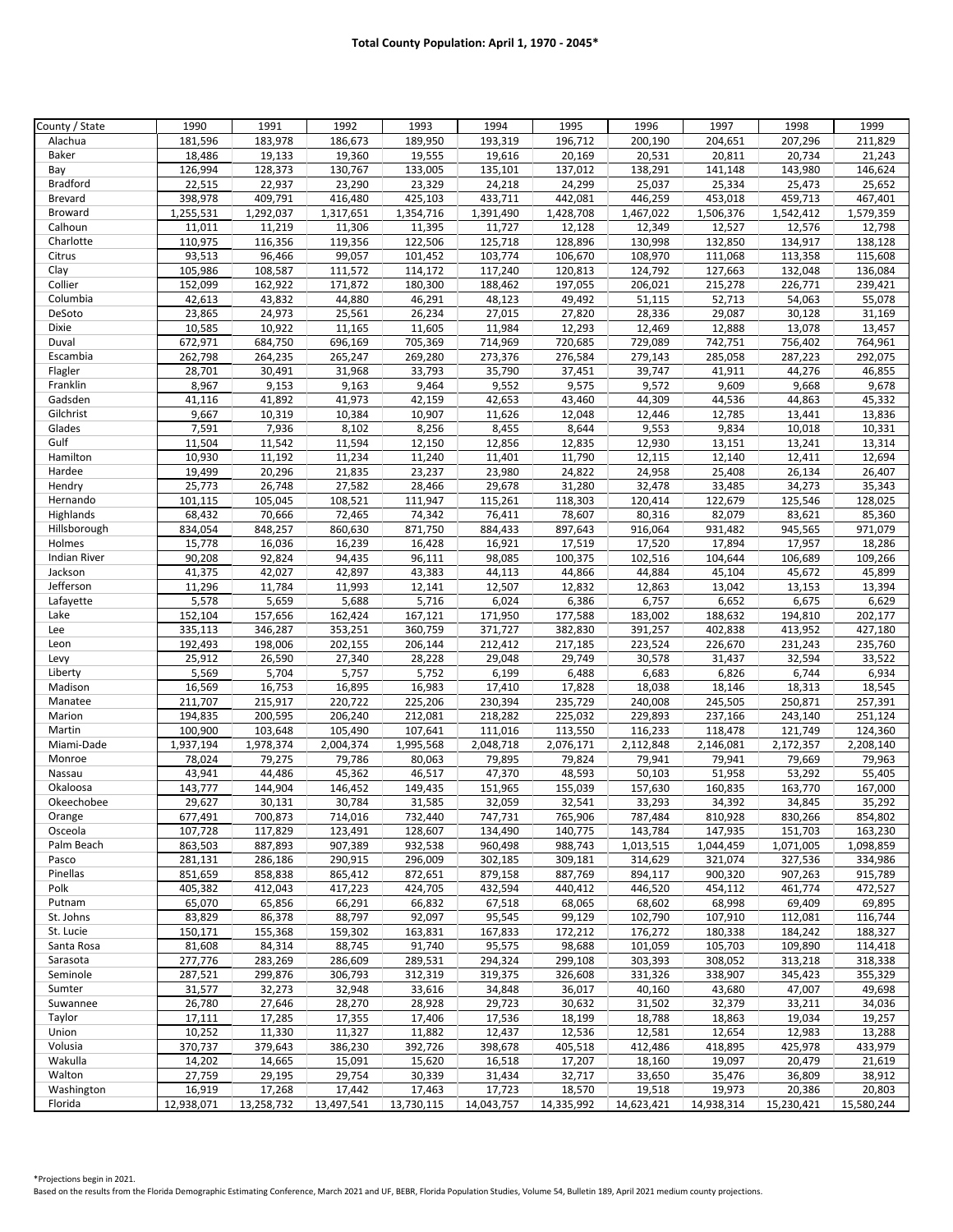| County / State      | 2000       | 2001       | 2002       | 2003       | 2004       | 2005              | 2006       | 2007       | 2008              | 2009              |
|---------------------|------------|------------|------------|------------|------------|-------------------|------------|------------|-------------------|-------------------|
| Alachua             | 217,955    | 220,952    | 223,891    | 226,353    | 229,065    | 232,684           | 237,589    | 241,462    | 244,106           | 246,074           |
| Baker               | 22,259     | 22,600     | 23,117     | 23,517     | 24,019     | 24,657            | 25,344     | 26,035     | 26,596            | 27,015            |
| Bay                 | 148,217    | 149,741    | 151,246    | 153,067    | 156,020    | 159,482           | 163,188    | 165,952    | 168,297           | 168,424           |
| <b>Bradford</b>     | 26,088     | 26,122     | 26,407     | 26,896     | 27,554     | 27,916            | 28,330     | 28,790     | 28,908            | 29,021            |
| <b>Brevard</b>      | 476,230    | 484,611    | 493,548    | 503,126    | 515,296    | 526,496           | 533,295    | 538,211    | 541,331           | 542,239           |
| <b>Broward</b>      | 1,623,018  | 1,653,520  | 1,678,572  | 1,701,251  | 1,722,430  | 1,742,157         | 1,747,655  | 1,741,657  | 1,739,708         | 1,738,093         |
| Calhoun             | 13,017     | 12,923     | 13,061     | 13,311     | 13,554     | 13,793            | 14,000     | 14,278     | 14,339            | 14,656            |
| Charlotte           | 141,627    | 144,866    | 148,304    | 151,269    | 154,709    | 153,274           | 156,491    | 160,083    | 160,412           | 159,860           |
| Citrus              | 118,085    | 120,399    | 122,741    | 125,323    | 128,515    | 132,139           | 136,446    | 140,279    | 141,852           | 141,696           |
| Clay                | 140,814    | 144,313    | 150,051    | 155,884    | 162,959    | 169,581           | 178,025    | 185,427    | 187,657           | 188,814           |
| Collier             | 251,377    | 261,800    | 272,648    | 282,878    | 293,304    | 303,893           | 310,585    | 313,657    | 315,928           | 318,120           |
| Columbia            | 56,513     | 57,164     | 58,157     | 59,182     | 60,685     | 62,298            | 64,758     | 66,198     | 66,999            | 67,259            |
| DeSoto              | 32,209     | 32,592     | 32,697     | 33,449     | 33,870     | 33,364            | 33,666     | 34,170     | 34,459            | 34,709            |
| Dixie               | 13,827     | 13,998     | 14,284     | 14,479     | 14,764     | 15,298            | 15,705     | 15,921     | 16,108            | 16,280            |
| Duval               | 778,879    | 788,859    | 799,656    | 808,711    | 818,357    | 828,145           | 839,090    | 847,384    | 853,077           | 858,291           |
| Escambia            | 294,410    | 296,399    | 297,382    | 298,289    | 299,248    | 296,785           | 299,359    | 300,184    | 299,993           | 298,845           |
| Flagler             | 49,832     | 53,248     | 57,370     | 62,333     | 69,173     | 76,912            | 84,717     | 90,604     | 93,430            | 94,600            |
| Franklin            | 9,829      | 9,895      | 10,028     | 10,168     | 10,254     | 10,325            | 11,273     | 11,597     | 11,606            | 11,617            |
| Gadsden             | 45,087     | 45,232     | 45,415     | 45,301     | 45,275     | 45,587            | 45,845     | 46,139     | 46,850            | 46,341            |
| Gilchrist           | 14,437     | 14,575     | 14,832     | 15,208     | 15,570     | 15,910            | 16,223     | 16,548     | 16,695            | 16,806            |
| Glades              | 10,576     | 10,861     | 11,188     | 11,469     | 11,809     | 12,168            | 12,308     | 12,379     | 12,649            | 12,791            |
| Gulf                | 14,560     | 14,915     | 14,932     | 15,275     | 15,618     | 15,930            | 15,921     | 16,078     | 15,996            | 16,014            |
| Hamilton            | 13,327     | 13,681     | 13,857     | 13,987     | 14,192     | 14,192            | 14,446     | 14,650     | 14,776            | 14,854            |
| Hardee              | 26,938     | 26,699     | 27,026     | 27,012     | 27,187     | 27,045            | 26,946     | 27,384     | 27,620            | 27,691            |
| Hendry              | 36,210     | 36,157     | 36,161     | 36,258     | 36,861     | 37,994            | 38,674     | 38,970     | 39,169            | 39,095            |
| Hernando            | 130,802    | 133,652    | 137,502    | 142,254    | 148,063    | 154,905           | 162,028    | 168,170    | 171,316           | 171,878           |
| Highlands           | 87,366     | 88,195     | 89,244     | 90,712     | 92,387     | 94,274            | 96,776     | 98,907     | 99,686            | 99,274            |
| Hillsborough        | 998,948    | 1,025,808  | 1,053,580  | 1,079,491  | 1,108,451  | 1,138,786         | 1,170,851  | 1,194,436  | 1,206,084         | 1,215,216         |
| Holmes              | 18,564     | 18,696     | 18,824     | 19,135     | 19,270     | 19,435            | 19,691     | 19,893     | 20,057            | 20,126            |
| <b>Indian River</b> | 112,947    | 115,200    | 117,450    | 120,062    | 124,137    | 127,352           | 131,656    | 135,494    | 137,420           | 137,557           |
| Jackson             | 46,755     | 46,530     | 46,435     | 46,903     | 47,431     | 47,999            | 48,410     | 48,488     | 50,221            | 50,139            |
| Jefferson           | 12,902     | 12,989     | 13,240     | 13,545     | 14,006     | 14,205            | 14,429     | 14,555     | 14,650            | 14,772            |
| Lafayette           | 7,022      | 7,120      | 7,258      | 7,383      | 7,595      | 8,021             | 8,139      | 8,318      | 8,509             | 8,418             |
| Lake                | 210,527    | 220,582    | 229,998    | 239,928    | 251,551    | 263,930           | 277,728    | 288,419    | 292,154           | 294,456           |
| Lee                 | 440,888    | 456,975    | 474,380    | 493,147    | 516,435    | 545,931           | 574,310    | 597,156    | 608,210           | 612,169           |
| Leon                | 239,452    | 242,969    | 246,505    | 252,550    | 258,504    | 263,900           | 267,538    | 270,544    | 273,155           | 274,241           |
| Levy                | 34,450     | 35,166     | 35,936     | 36,521     | 37,216     | 37,961            | 38,821     | 39,856     | 40,500            | 40,682            |
| Liberty             | 7,021      | 7,067      | 7,195      | 7,322      | 7,470      | 7,746             | 7,921      | 8,033      | 8,260             | 8,334             |
| Madison             | 18,733     | 18,785     | 18,733     | 18,845     | 19,057     | 19,112            | 19,179     | 19,220     | 19,300            | 19,405            |
| Manatee             | 264,002    | 270,887    | 278,001    | 285,606    | 294,056    | 303,729           | 312,396    | 317,899    | 319,970           | 321,035           |
| Marion              | 258,916    | 263,702    | 270,120    | 278,279    | 288,494    | 300,288           | 312,558    | 322,610    | 328,356           | 330,507           |
| Martin              | 126,731    | 129,210    | 131,777    | 135,067    | 138,144    | 140,647           | 142,299    | 144,022    | 144,911           | 145,657           |
| Miami-Dade          | 2,253,779  | 2,281,680  | 2,308,531  | 2,337,274  | 2,364,201  | 2,395,071         | 2,420,242  | 2,448,806  | 2,472,387         | 2,480,537         |
| Monroe              | 79,589     | 79,531     | 79,480     | 79,299     | 78,562     | 77,608            | 76,048     | 75,125     | 74,094            | 73,773            |
| Nassau              | 57,663     | 59,001     | 60,441     | 61,792     | 63,308     | 65,095            | 67,199     | 69,335     | 71,081            | 72,349            |
| Okaloosa            | 170,498    | 172,364    | 175,170    | 177,372    | 181,008    | 183,192           | 183,587    | 182,760    | 181,880           | 181,281           |
| Okeechobee          | 35,910     | 36,244     | 36,724     | 37,342     | 38,264     | 38,627            | 39,116     | 39,681     | 40,013            | 39,973            |
| Orange              | 896,344    | 929,246    | 956,062    | 982,599    | 1,014,242  | 1,050,333         | 1,084,706  | 1,111,307  | 1.125.822         | 1,133,453         |
| Osceola             | 172,493    | 180,929    | 190,839    | 202,176    | 214,983    | 227,055           | 239,903    | 251,598    | 260,071           | 264,768           |
| Palm Beach          | 1,131,191  | 1,156,550  | 1,184,549  | 1,215,286  | 1,248,466  | 1,273,752         | 1,291,426  | 1,302,451  | 1,307,784         | 1,312,016         |
| Pasco               | 344,768    | 355,199    | 367,106    | 381,837    | 398,886    | 418,113           | 437,610    | 452,140    | 459,070           | 461,777           |
| Pinellas            | 921,495    | 925,727    | 927,740    | 930,534    | 932,117    | 932,971           | 931,680    | 927,882    | 923,266           | 918,725           |
| Polk                | 483,924    | 491,295    | 499,747    | 510,503    | 524,410    | 542,260           | 562,297    | 580,352    | 591,659           | 597,560           |
| Putnam              | 70,423     | 70,706     | 71,241     | 71,809     | 72,720     | 73,451            | 74,198     | 74,863     | 75,028            | 74,714            |
| St. Johns           | 123,135    | 128,791    | 134,458    | 140,819    | 149,702    | 158,423           | 167,360    | 176,032    | 182,504           | 186,383           |
| St. Lucie           | 192,695    | 197,461    | 204,176    | 212,992    | 225,116    | 238,361           | 251,490    | 263,261    | 270,903           | 274,108           |
| Santa Rosa          | 117,743    | 120,869    | 125,941    | 130,534    | 135,644    | 139,772           | 142,326    | 145,231    | 147,730           | 149,279           |
| Sarasota            | 325,961    | 332,224    | 339,003    | 346,305    | 355,288    | 364,650           | 370,035    | 373,928    | 376,390           | 377,360           |
| Seminole            | 365,199    | 375,606    | 384,500    | 391,068    | 398,215    | 407,059           | 414,773    | 419,049    | 420,468           | 421,130           |
| Sumter              | 53,345     | 55,801     | 59,152     | 61,238     | 63,862     | 69,161            | 76,160     | 82,297     | 86,494            | 90,129            |
| Suwannee            | 34,844     | 35,632     | 36,042     | 36,644     | 37,324     | 38,226            | 39,084     | 40,109     | 40,959            | 41,097            |
| Taylor              | 19,256     | 19,487     | 19,622     | 20,200     | 20,268     | 20,535            | 20,790     | 21,747     | 22,387            | 22,508            |
| Union               | 13,442     | 13,538     | 13,644     | 13,641     | 14,391     | 14,808            | 14,839     | 15,376     | 15,643            | 15,358            |
| Volusia             | 443,343    | 450,254    | 457,241    | 465,240    | 475,542    |                   | 492,969    | 498,480    |                   |                   |
| Wakulla             | 22,863     | 23,583     | 24,253     | 24,898     | 25,604     | 484,615<br>26,432 | 27,443     | 28,333     | 499,273<br>28,944 | 496,456<br>30,155 |
| Walton              | 40,601     |            |            |            |            |                   |            |            |                   |                   |
| Washington          |            | 42,363     | 44,354     | 45,823     | 47,954     | 49,681            | 51,441     | 52,874     | 54,066            | 54,696            |
|                     | 20,973     | 21,364     | 21,491     | 21,735     | 22,192     | 22,659            | 23,144     | 23,694     | 24,669            | 24,769            |
| Florida             | 15,982,824 | 16,305,100 | 16,634,256 | 16,979,706 | 17,374,824 | 17,778,156        | 18,154,475 | 18,446,768 | 18,613,905        | 18,687,425        |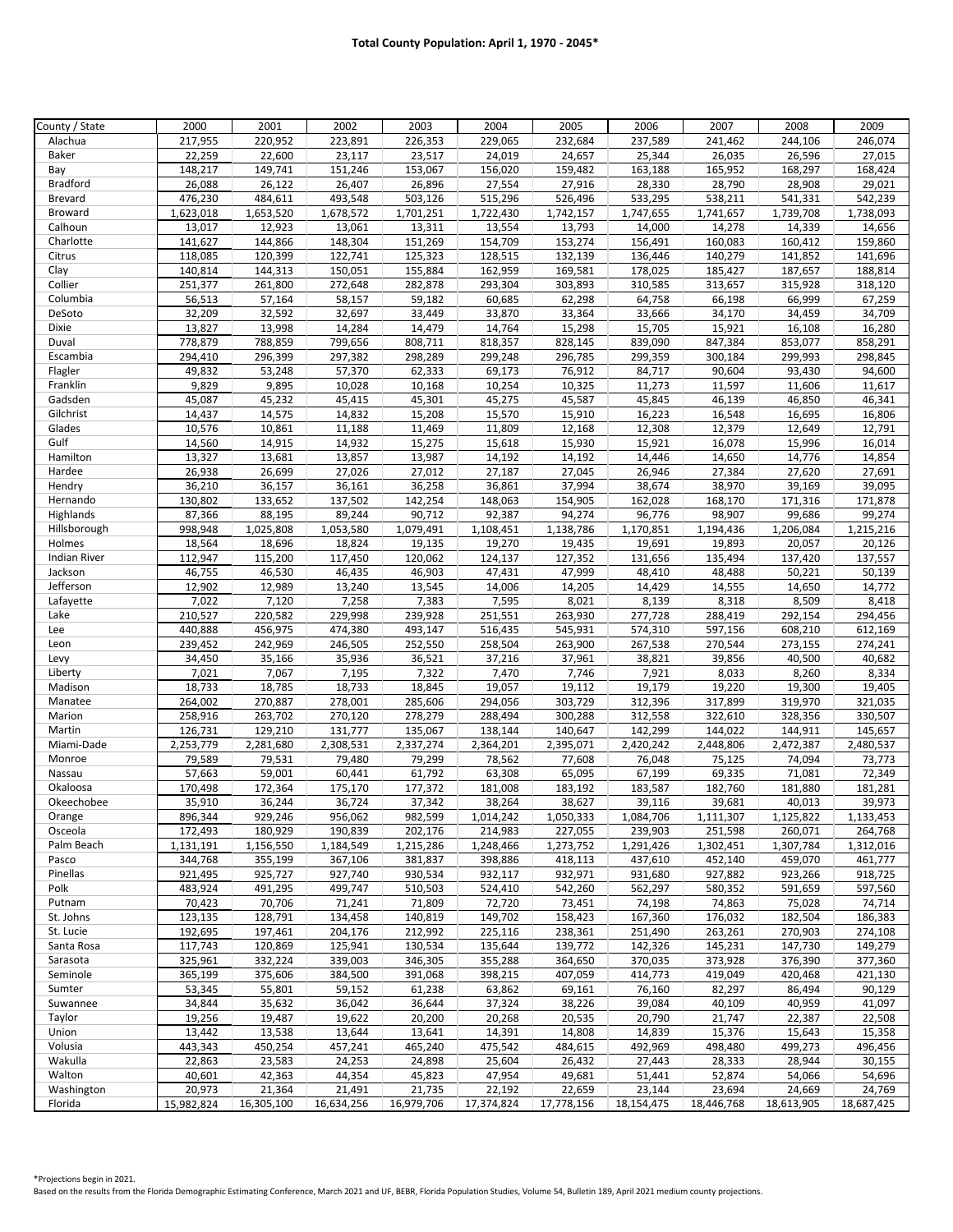| County / State         | 2010              | 2011              | 2012              | 2013              | 2014                | 2015              | 2016              | 2017              | 2018              | 2019              |
|------------------------|-------------------|-------------------|-------------------|-------------------|---------------------|-------------------|-------------------|-------------------|-------------------|-------------------|
| Alachua                | 247,336           | 247,337           | 246,770           | 248,002           | 250,730             | 254,893           | 257,062           | 260,003           | 263,291           | 267,306           |
| Baker                  | 27,115            | 26,927            | 26,938            | 26,881            | 26,991              | 27,017            | 26,965            | 27,191            | 27,652            | 28,249            |
| Bay                    | 168,852           | 169,278           | 169,392           | 169,866           | 170,781             | 173,310           | 176,016           | 178,820           | 181,199           | 167,283           |
| <b>Bradford</b>        | 28,520            | 28,662            | 27,239            | 27,217            | 27,323              | 27,310            | 27,440            | 27,642            | 28,057            | 28,682            |
| <b>Brevard</b>         | 543,376           | 545,184           | 545,625           | 548,424           | 552,427             | 561,714           | 568,919           | 575,211           | 583,563           | 594,469           |
| Broward                | 1,748,066         | 1,753,162         | 1,771,099         | 1,784,715         | 1,803,903           | 1,827,367         | 1,854,513         | 1,873,970         | 1,897,976         | 1,919,644         |
| Calhoun                | 14,625            | 14,685            | 14,641            | 14,621            | 14,592              | 14,549            | 14,580            | 15,001            | 15,093            | 14,067            |
| Charlotte              | 159,978           | 160,463           | 163,357           | 163,679           | 164,467             | 167,141           | 170,450           | 172,720           | 177,987           | 181,770           |
| Citrus                 | 141,236           | 140,956           | 140,761           | 140,519           | 140,798             | 141,501           | 143,054           | 143,801           | 145,721           | 147,744           |
| Clay                   | 190,865           | 191,143           | 192,071           | 192,843           | 197,403             | 201,277           | 205,321           | 208,549           | 212,034           | 215,246           |
| Collier                | 321,520           | 323,785           | 329,849           | 333,663           | 336,783             | 343,802           | 350,202           | 357,470           | 367,347           | 376,706           |
| Columbia               | 67,531            | 67,528            | 67,729            | 67,489            | 67,826              | 68,163            | 68,566            | 68,943            | 69,721            | 70,492            |
| DeSoto                 | 34,862            | 34,708            | 34,408            | 34,367            | 34,426              | 34,777            | 35,141            | 35,621            | 35,520            | 36,065            |
| Dixie                  | 16,422            | 16,385            | 16,298            | 16,263            | 16,356              | 16,468            | 16,773            | 16,726            | 16,489            | 16,610            |
| Duval                  | 864,263           | 864,601           | 869,729           | 876,075           | 890,066             | 905,574           | 923,647           | 936,811           | 952,861           | 970,672           |
| Escambia               | 297,619           | 299,261           | 299,511           | 301,120           | 303,907             | 306,944           | 309,986           | 313,381           | 318,560           | 321,134           |
| Flagler                | 95,696            | 96,241            | 97,160            | 97,843            | 99,121              | 101,353           | 103,095           | 105,157           | 107,511           | 110,635           |
| Franklin               | 11,549            | 11,527            | 11,530            | 11,562            | 11,794              | 11,840            | 11,916            | 12,161            | 12,009            | 12,273            |
| Gadsden                | 46,389            | 48,200            | 47,506            | 47,588            | 48,096              | 48,315            | 48,486            | 48,263            | 47,828            | 46,277            |
| Gilchrist              | 16,939            | 16,983            | 16,946            | 16,880            | 16,853              | 16,839            | 16,848            | 17,224            | 17,424            | 17,766            |
| Glades                 | 12,884            | 12,812            | 12,671            | 12,658            | 12,852              | 12,853            | 13,047            | 13,087            | 13,002            | 13,121            |
| Gulf                   | 15,863            | 15,789            | 15,907            | 16,106            | 16,543              | 16,346            | 16,628            | 16,297            | 16,499            | 13,082            |
| Hamilton               | 14,799            | 14,744            | 14,836            | 14,507            | 14,351              | 14,630            | 14,665            | 14,663            | 14,621            | 14,600            |
| Hardee                 | 27,731            | 27,653            | 27,762            | 27,682            | 27,712              | 27,645            | 27,637            | 27,426            | 27,296            | 27,385            |
| Hendry                 | 39,140            | 38,908            | 38,132            | 37,808            | 37,895              | 38,096            | 38,370            | 39,057            | 39,586            | 40,120            |
| Hernando               | 172,778           | 173,078           | 173,104           | 173,808           | 174,955             | 176,819           | 179,503           | 181,882           | 185,604           | 188,358           |
| Highlands              | 98,786            | 98,712            | 98,955            | 99,092            | 99,818<br>1,301,887 | 100,748           | 101,531           | 102,138           | 102,525           | 103,434           |
| Hillsborough<br>Holmes | 1,229,226         | 1,238,951         | 1,256,118         | 1,276,410         |                     | 1,325,563         | 1,352,797         | 1,379,302         | 1,408,864         | 1,444,870         |
| <b>Indian River</b>    | 19,927            | 19,901<br>138,694 | 19,984<br>139,446 | 20,022<br>139,586 | 20,025<br>140,955   | 19,902            | 20,003<br>146,410 | 20,210<br>148,962 | 20,133<br>151,825 | 20,049<br>154,939 |
| Jackson                | 138,028<br>49,746 | 49,964            | 49,847            | 50,166            | 50,231              | 143,326<br>50,458 | 50,345            | 50,418            | 50,435            | 46,969            |
| Jefferson              | 14,761            | 14,666            | 14,478            | 14,554            | 14,597              | 14,519            | 14,498            | 14,611            | 14,733            | 14,776            |
| Lafayette              | 8,870             | 8,752             | 8,663             | 8,618             | 8,696               | 8,664             | 8,621             | 8,479             | 8,501             | 8,482             |
| Lake                   | 297,047           | 298,265           | 299,677           | 303,317           | 309,736             | 316,569           | 323,985           | 331,724           | 342,917           | 357,247           |
| Lee                    | 618,754           | 625,310           | 638,029           | 643,367           | 653,485             | 665,845           | 680,539           | 698,468           | 713,903           | 735,148           |
| Leon                   | 275,487           | 276,278           | 277,670           | 278,377           | 281,292             | 284,443           | 287,671           | 287,899           | 292,332           | 296,499           |
| Levy                   | 40,801            | 40,767            | 40,339            | 40,304            | 40,473              | 40,448            | 40,553            | 41,015            | 41,054            | 41,330            |
| Liberty                | 8,365             | 8,370             | 8,519             | 8,483             | 8,668               | 8,698             | 8,736             | 8,719             | 8,915             | 8,772             |
| Madison                | 19,224            | 19,298            | 19,227            | 19,395            | 19,303              | 19,200            | 19,238            | 19,377            | 19,473            | 19,570            |
| Manatee                | 322,833           | 325,905           | 330,302           | 333,880           | 339,545             | 349,334           | 357,591           | 368,782           | 377,826           | 387,414           |
| Marion                 | 331,303           | 331,745           | 332,989           | 335,008           | 337,455             | 341,205           | 345,749           | 349,267           | 353,898           | 360,421           |
| Martin                 | 146,318           | 146,689           | 147,203           | 148,077           | 148,585             | 150,062           | 150,870           | 153,022           | 155,556           | 158,598           |
| Miami-Dade             | 2,496,457         | 2,516,537         | 2,551,290         | 2,582,375         | 2,613,692           | 2,653,934         | 2,700,794         | 2,743,095         | 2,779,322         | 2,812,130         |
| Monroe                 | 73,090            | 72,670            | 72,897            | 73,560            | 74,044              | 74,206            | 76,047            | 76,889            | 73,940            | 76,212            |
| Nassau                 | 73,314            | 73,684            | 73,745            | 74,661            | 75,321              | 76,536            | 77,841            | 80,456            | 82,748            | 85,070            |
| Okaloosa               | 180,822           | 181,679           | 187,280           | 188,349           | 190,666             | 191,898           | 192,925           | 195,488           | 198,152           | 201,514           |
| Okeechobee             | 39,996            | 39,870            | 39,805            | 39,762            | 39,828              | 40,052            | 40,806            | 41,140            | 41,120            | 41,808            |
| Orange                 | 1,145,956         | 1,157,342         | 1,175,941         | 1,202,978         | 1,227,995           | 1,252,396         | 1,280,387         | 1,313,880         | 1,349,597         | 1,386,080         |
| Osceola                | 268,685           | 273,867           | 280,866           | 288,361           | 295,553             | 308,327           | 322,862           | 337,614           | 352,496           | 370,552           |
| Palm Beach             | 1,320,134         | 1,325,758         | 1,335,415         | 1,345,652         | 1,360,238           | 1,378,417         | 1,391,741         | 1,414,144         | 1,433,417         | 1,447,857         |
| Pasco                  | 464,697           | 466,533           | 468,562           | 473,566           | 479,340             | 487,588           | 495,868           | 505,709           | 515,077           | 527,122           |
| Pinellas               | 916,542           | 918,496           | 920,381           | 926,610           | 933,258             | 944,971           | 954,569           | 962,003           | 970,532           | 978,045           |
| Polk                   | 602,095           | 604,792           | 606,888           | 613,950           | 623,174             | 633,052           | 646,989           | 661,645           | 673,028           | 690,606           |
| Putnam                 | 74,364            | 74,052            | 73,158            | 72,605            | 72,523              | 72,756            | 72,972            | 73,176            | 72,981            | 73,268            |
| St. Johns              | 190,039           | 192,852           | 196,071           | 201,541           | 207,443             | 213,566           | 220,257           | 229,715           | 238,742           | 254,412           |
| St. Lucie              | 277,789           | 279,696           | 280,355           | 281,151           | 282,821             | 287,749           | 292,826           | 297,634           | 302,432           | 309,359           |
| Santa Rosa             | 151,372           | 154,901           | 155,390           | 157,317           | 159,785             | 162,925           | 167,009           | 170,835           | 174,887           | 179,054           |
| Sarasota               | 379,448           | 381,319           | 383,664           | 385,292           | 387,140             | 392,090           | 399,538           | 407,260           | 417,442           | 426,275           |
| Seminole               | 422,718           | 424,587           | 428,104           | 431,074           | 437,086             | 442,903           | 449,124           | 454,757           | 463,560           | 471,735           |
| Sumter                 | 93,420            | 96,615            | 100,198           | 105,104           | 111,125             | 115,657           | 118,577           | 120,700           | 124,935           | 128,633           |
| Suwannee               | 41,551            | 43,215            | 43,796            | 43,873            | 44,168              | 44,452            | 44,349            | 44,690            | 44,879            | 45,423            |
| Taylor                 | 22,570            | 22,500            | 22,898            | 23,018            | 22,932              | 22,824            | 22,478            | 22,295            | 22,283            | 22,458            |
| Union                  | 15,535            | 15,473            | 15,510            | 15,483            | 15,647              | 15,918            | 15,887            | 15,947            | 15,867            | 15,505            |
| Volusia                | 494,593           | 495,400           | 497,145           | 498,978           | 503,851             | 510,494           | 517,411           | 523,405           | 531,062           | 538,763           |
| Wakulla                | 30,776            | 30,877            | 30,771            | 30,869            | 31,285              | 31,283            | 31,599            | 31,909            | 31,943            | 32,976            |
| Walton                 | 55,043            | 55,450            | 56,965            | 57,779            | 59,793              | 60,687            | 62,943            | 65,301            | 67,656            | 70,071            |
| Washington             | 24,896            | 24,638            | 24,922            | 24,793            | 24,959              | 24,975            | 24,888            | 24,985            | 25,129            | 25,387            |
| Florida                | 18,801,332        | 18,905,070        | 19,074,434        | 19,259,543        | 19,507,369          | 19,815,183        | 20,148,654        | 20,484,142        | 20,840,568        | 21,208,589        |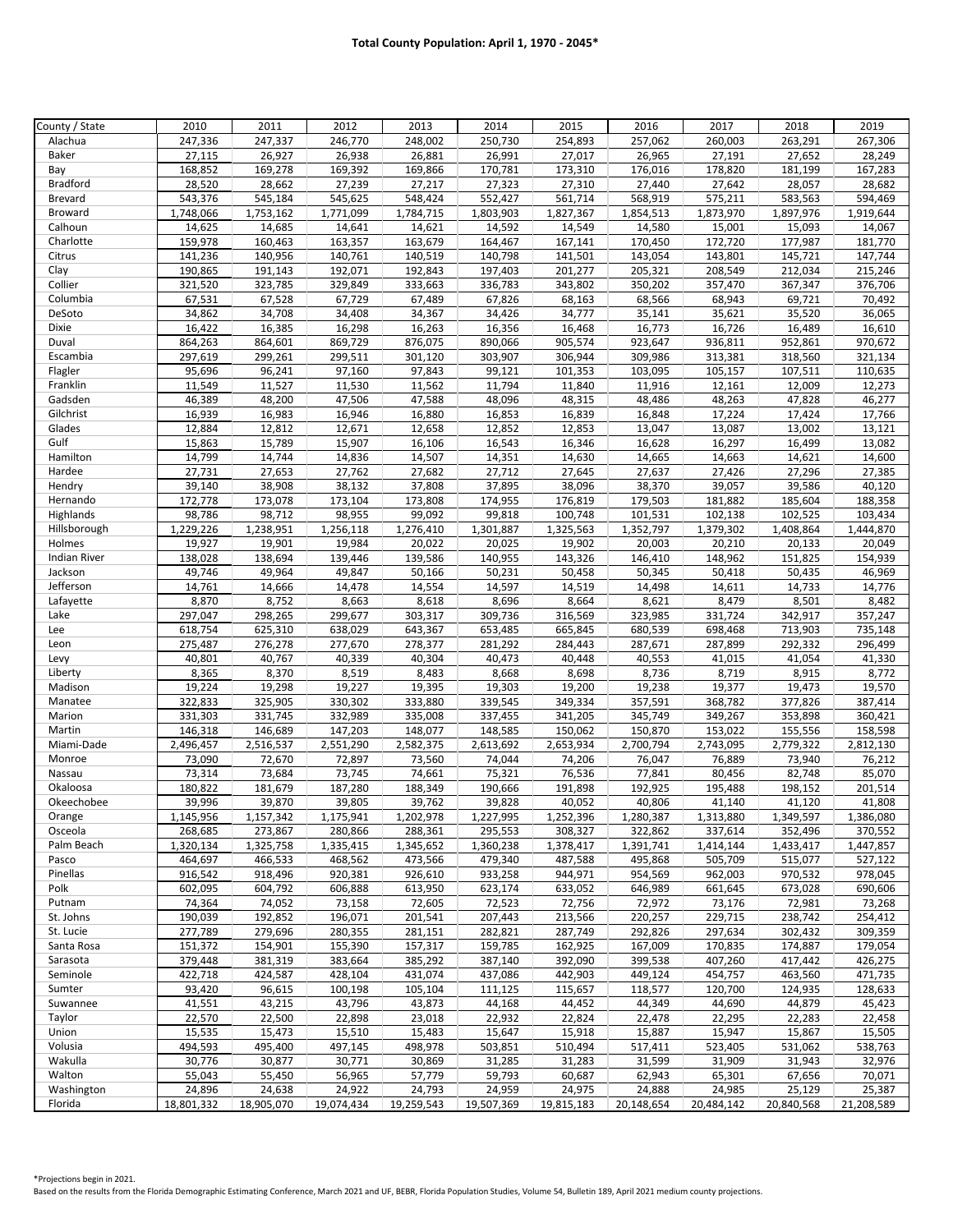| County / State         | 2020                 | 2021                 | 2022                 | 2023                 | 2024                 | 2025                 | 2026                 | 2027                 | 2028                 | 2029                 |
|------------------------|----------------------|----------------------|----------------------|----------------------|----------------------|----------------------|----------------------|----------------------|----------------------|----------------------|
| Alachua                | 271,588              | 274,760              | 277,309              | 279,422              | 281,259              | 283,035              | 284,937              | 286,911              | 288,887              | 290,836              |
| Baker                  | 28,532               | 28,731               | 28,989               | 29,284               | 29,588               | 29,882               | 30,151               | 30,392               | 30,612               | 30,819               |
| Bay                    | 174,410              | 176,350              | 178,436              | 180,620              | 182,832              | 185,038              | 186,707              | 188,333              | 189,920              | 191,501              |
| <b>Bradford</b>        | 28,725               | 28,802               | 28,903               | 29,019               | 29,140               | 29,260               | 29,347               | 29,428               | 29,503               | 29,576               |
| <b>Brevard</b>         | 606,671              | 616,366              | 624,441              | 631,327              | 637,389              | 643,112              | 648,929              | 654,749              | 660,455              | 666,017              |
| <b>Broward</b>         | 1,932,212            | 1,943,319            | 1,958,686            | 1,976,693            | 1,995,539            | 2,013,797            | 2,030,486            | 2,045,409            | 2,058,899            | 2,071,567            |
| Calhoun                | 14,489               | 14,600               | 14,722               | 14,854               | 14,987               | 15,120               | 15,221               | 15,317               | 15,412               | 15,504               |
| Charlotte              | 187,904              | 192,993              | 196,576              | 199,133              | 201,115              | 203,016              | 205,235              | 207,719              | 210,331              | 212,962              |
| Citrus                 | 149,383              | 150,751              | 152,205              | 153,697              | 155,163              | 156,569              | 157,900              | 159,136              | 160,282              | 161,361              |
| Clay                   | 219,575              | 223,562              | 227,278              | 230,783              | 234,111              | 237,339              | 240,544              | 243,681              | 246,716              | 249,647              |
| Collier                | 387,450              | 396,639              | 404,502              | 411,395              | 417,622              | 423,564              | 429,556              | 435,542              | 441,437              | 447,217              |
| Columbia               | 70,617               | 70,776               | 71,266               | 71,965               | 72,749               | 73,506               | 74,152               | 74,683               | 75,124               | 75,514               |
| DeSoto                 | 37,082               | 37,809               | 38,246               | 38,485               | 38,615               | 38,730               | 38,910               | 39,146               | 39,413               | 39,692               |
| Dixie                  | 16,663               | 16,704               | 16,759               | 16,823               | 16,890               | 16,956               | 17,003               | 17,047               | 17,087               | 17,127               |
| Duval                  | 982,080              | 991,995              | 1,003,942            | 1,017,061            | 1,030,391            | 1,043,160            | 1,054,835            | 1,065,334            | 1,074,857            | 1,083,752            |
| Escambia               | 323,714              | 325,986              | 328,327              | 330,675              | 332,940              | 335,093              | 337,138              | 339,037              | 340,794              | 342,462              |
| Flagler                | 114,173              | 117,335              | 120,271              | 123,041              | 125,690              | 128,283              | 130,881              | 133,453              | 135,968              | 138,412              |
| Franklin               | 11,864               | 11,955               | 12,057               | 12,165               | 12,275               | 12,384               | 12,467               | 12,547               | 12,624               | 12,701               |
| Gadsden                | 46,226               | 46,476               | 46,633               | 46,726               | 46,777               | 46,820               | 46,884               | 46,962               | 47,045               | 47,128               |
| Gilchrist              | 18,269               | 18,647               | 18,905               | 19,081               | 19,211               | 19,332               | 19,478               | 19,644               | 19,820               | 19,999               |
| Glades                 | 13,609               | 13,978               | 14,171               | 14,246               | 14,260               | 14,272               | 14,330               | 14,429               | 14,552               | 14,685               |
| Gulf                   | 14,724               | 14,843               | 14,975               | 15,115               | 15,257               | 15,399               | 15,506               | 15,609               | 15,710               | 15,809               |
| Hamilton               | 14,570               | 14,606               | 14,654               | 14,708               | 14,767               | 14,824               | 14,867               | 14,905               | 14,941               | 14,976               |
| Hardee                 | 27,443               | 27,437               | 27,439               | 27,449               | 27,457               | 27,464               | 27,472               | 27,477               | 27,479               | 27,481               |
| Hendry                 | 40,953               | 41,601               | 42,065               | 42,400               | 42,658               | 42,898               | 43,171               | 43,470               | 43,778               | 44,086               |
| Hernando               | 192,186              | 195,636              | 198,671              | 201,405              | 203,927              | 206,365              | 208,834              | 211,291              | 213,693              | 216,023              |
| Highlands              | 104,834              | 105,942              | 106,860              | 107,644              | 108,332              | 108,990              | 109,674              | 110,369              | 111,057              | 111,734              |
| Hillsborough           | 1,478,759            | 1,508,027            | 1,536,242            | 1,563,411            | 1,589,368            | 1,614,227            | 1,638,197            | 1,661,074            | 1,682,823            | 1,703,635            |
| Holmes                 | 20,001               | 19,993               | 20,002               | 20,022               | 20,045               | 20,067               | 20,085               | 20,099               | 20,110               | 20,119               |
| <b>Indian River</b>    | 158,834              | 162,106              | 164,841              | 167,195              | 169,302              | 171,332              | 173,426              | 175,550              | 177,654              | 179,711              |
| Jackson                | 46,587               | 46,640               | 46,732               | 46,849               | 46,973               | 47,096               | 47,193               | 47,279               | 47,357               | 47,432               |
| Jefferson              | 14,394               |                      |                      | 14,479               |                      | 14,558               |                      | 14,624               | 14,652               | 14,680               |
| Lafayette              | 8,690                | 14,412<br>8,869      | 14,442<br>8,968      | 9,012                | 14,519<br>9,028      | 9,044                | 14,593<br>9,081      | 9,137                | 9,203                | 9,273                |
|                        |                      |                      |                      |                      |                      |                      |                      |                      |                      |                      |
| Lake<br>Lee            | 366,742              | 374,685<br>764,269   | 383,179<br>779,854   | 391,960              | 400,715              | 409,201<br>829,303   | 417,255              | 424,831              | 431,987              | 438,835<br>882,969   |
| Leon                   | 750,493<br>299,484   |                      |                      | 796,452              | 813,182              |                      | 844,288              | 858,077              | 870,866              |                      |
|                        | 41,699               | 301,893              | 304,478<br>42,283    | 307,152<br>42,573    | 309,793              | 312,338              | 314,762              | 317,022              | 319,125              | 321,118              |
| Levy                   |                      | 41,991               |                      |                      | 42,850               | 43,115               | 43,371               | 43,612               | 43,838               | 44,053               |
| Liberty                | 8,575<br>18,954      | 8,621<br>18,951      | 8,673<br>18,964      | 8,731<br>18,986      | 8,789<br>19,013      | 8,848<br>19,038      | 8,895<br>19,059      | 8,940<br>19,076      | 8,983<br>19,090      | 9,025<br>19,102      |
| Madison                | 398,503              |                      | 416,404              |                      | 430,906              | 437,640              |                      |                      |                      | 464,394              |
| Manatee<br>Marion      | 368,135              | 408,029              | 380,360              | 423,941              | 390,306              |                      | 444,441              | 451,227              | 457,893<br>408,674   |                      |
| Martin                 | 161,301              | 374,628<br>163,424   | 165,384              | 385,533<br>167,205   | 168,897              | 394,914<br>170,496   | 399,564<br>172,048   | 404,179<br>173,534   | 174,949              | 413,020<br>176,309   |
| Miami-Dade             | 2,832,794            | 2,853,938            | 2,883,855            | 2,919,250            | 2,956,550            |                      | 3,025,551            | 3,054,750            | 3,080,946            |                      |
| Monroe                 | 77,823               | 77,936               | 78,115               | 78,337               | 78,569               | 2,992,713<br>78,799  | 78,950               | 79,081               | 79,197               | 3,105,228<br>79,311  |
| Nassau                 | 89,258               | 92,699               | 95,069               | 96,712               | 97,956               | 99,151               | 100,580              | 102,211              | 103,955              | 105,732              |
| Okaloosa               | 203,951              | 205,906              | 208,052              | 210,293              | 212,512              |                      | 216,612              | 218,426              | 220,093              | 221,664              |
| Okeechobee             | 42,112               | 42,270               | 42,517               | 42,819               | 43,138               | 214,634<br>43,443    | 43,713               | 43,944               | 44,144               | 44,326               |
|                        | 1,415,260            | 1,441,970            | 1,470,706            | 1,500,467            | 1,530,089            | 1,558,673            | 1,585,618            | 1,610,771            | 1,634,355            | 1,656,813            |
| Orange                 |                      |                      |                      |                      |                      |                      |                      |                      |                      |                      |
| Osceola<br>Palm Beach  | 387,055<br>1,466,494 | 401,505<br>1,483,241 | 415,233              | 428,411<br>1,515,157 | 441,150              | 453,633<br>1,544,853 | 466,025<br>1,559,250 | 478,202<br>1,573,201 | 490,047<br>1,586,619 | 501,509<br>1,599,631 |
| Pasco                  | 542,638              | 555,739              | 1,499,452<br>566,693 | 576,145              | 1,530,235<br>584,672 | 592,955              | 601,569              | 610,362              | 619,093              | 627,610              |
| Pinellas               | 984,054              | 988,793              |                      |                      |                      |                      | 1,016,766            |                      | 1,024,825            | 1,028,225            |
| Polk                   | 715,090              | 735,068              | 994,366<br>750,478   | 1,000,361<br>762,729 | 1,006,276<br>773,134 | 1,011,799            | 793,971              | 1,021,079<br>805,441 | 817,167              | 828,876              |
| Putnam                 | 73,723               | 73,949               | 74,085               | 74,157               | 74,192               | 783,145<br>74,225    | 74,292               | 74,382               | 74,480               | 74,588               |
| St. Johns              | 261,900              | 268,136              | 276,255              | 285,530              | 295,205              | 304,567              | 313,074              | 320,725              | 327,706              | 334,249              |
| St. Lucie              | 322,265              | 333,032              | 340,803              | 346,552              | 351,206              | 355,760              | 361,015              | 366,839              | 372,923              | 379,008              |
|                        |                      |                      | 193,199              |                      | 199,133              | 201,790              |                      |                      | 210,334              |                      |
| Santa Rosa<br>Sarasota | 184,653<br>438,816   | 189,385              |                      | 196,365<br>462,769   |                      |                      | 204,574              | 207,448              |                      | 213,186<br>492,976   |
| Seminole               |                      | 449,131              | 456,857              |                      | 467,586              | 472,115              | 477,032              | 482,261              | 487,617              |                      |
| Sumter                 | 476,727              | 481,178              | 486,692              | 492,832              | 499,113              | 505,142              | 510,647              | 515,597              | 520,106              | 524,360              |
|                        | 141,422<br>45,463    | 152,312              | 159,034              | 162,955              | 165,416              | 167,786              | 171,156              | 175,424              | 180,217              | 185,184              |
| Suwannee               |                      | 45,769               | 46,113               | 46,481               | 46,857               | 47,232               | 47,544               | 47,846               | 48,136               | 48,426               |
| Taylor                 | 22,436               | 22,477               | 22,538               | 22,611               | 22,687               | 22,762               | 22,815               | 22,864               | 22,908               | 22,951               |
| Union                  | 15,410               | 15,433               | 15,468               | 15,512               | 15,557               | 15,603               | 15,632               | 15,657               | 15,679               | 15,700               |
| Volusia                | 551,588              | 562,008              | 569,610              | 575,251              | 579,721              | 583,919              | 588,602              | 593,657              | 598,849              | 604,020              |
| Wakulla                | 33,981               | 34,682               | 35,225               | 35,659               | 36,027               | 36,383               | 36,768               | 37,175               | 37,590               | 38,004               |
| Walton                 | 74,724               | 78,615               | 81,280               | 83,116               | 84,513               | 85,868               | 87,505               | 89,390               | 91,410               | 93,471               |
| Washington             | 25,334               | 25,476               | 25,640               | 25,816               | 25,998               | 26,178               | 26,318               | 26,452               | 26,580               | 26,708               |
| Florida                | 21,596,068           | 21,925,785           | 22,245,429           | 22,555,004           | 22,852,119           | 23,138,553           | 23,416,452           | 23,683,466           | 23,938,576           | 24,184,019           |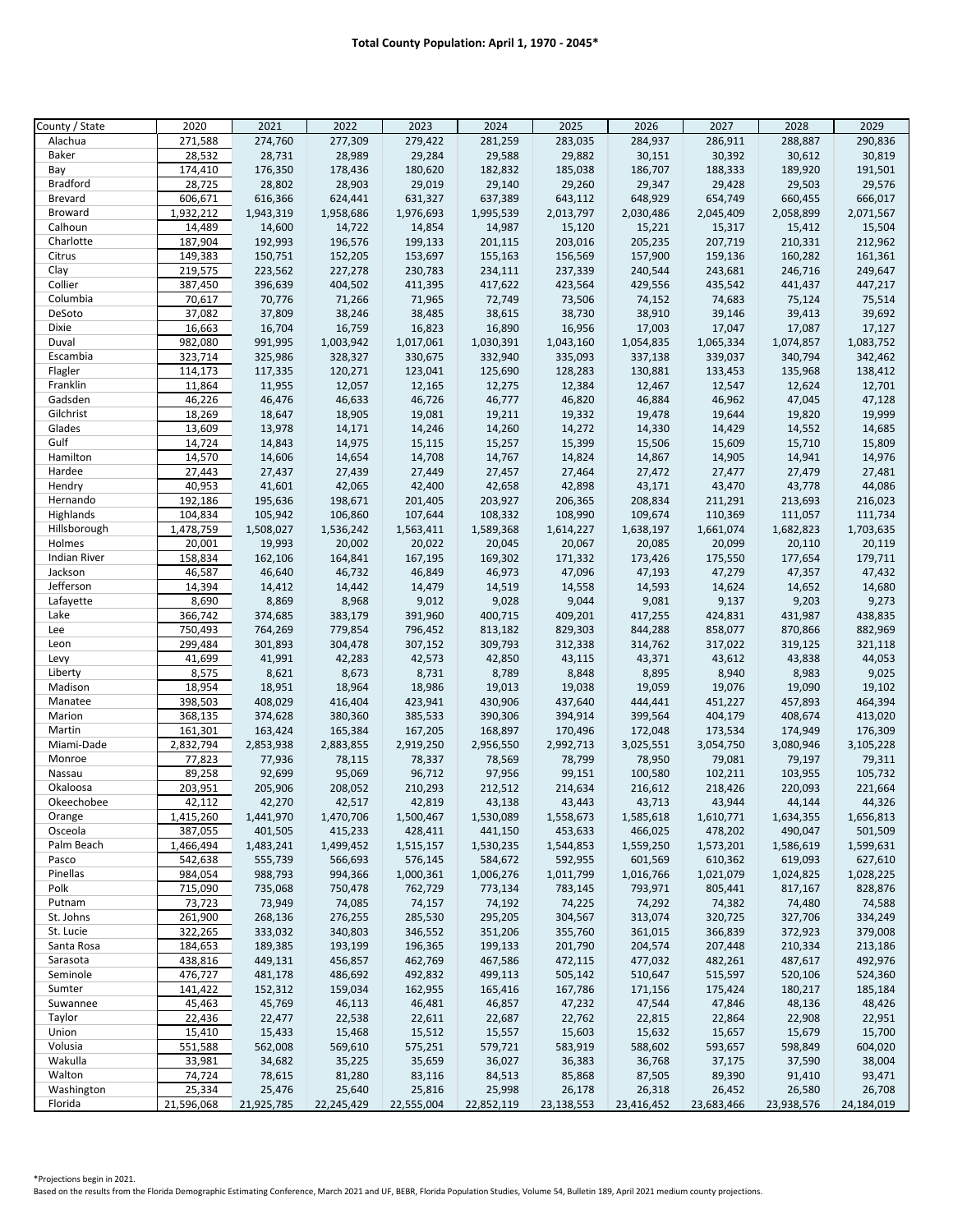| County / State         | 2030               | 2031               | 2032               | 2033               | 2034               | 2035               | 2036               | 2037               | 2038               | 2039               |
|------------------------|--------------------|--------------------|--------------------|--------------------|--------------------|--------------------|--------------------|--------------------|--------------------|--------------------|
| Alachua                | 292,692            | 294,419            | 296,012            | 297,496            | 298,906            | 300,261            | 301,579            | 302,835            | 304,042            | 305,207            |
| Baker                  | 31,017             | 31,214             | 31,407             | 31,596             | 31,779             | 31,957             | 32,127             | 32,286             | 32,438             | 32,585             |
| Bay                    | 193,082            | 194,256            | 195,436            | 196,620            | 197,813            | 199,010            | 199,957            | 200,888            | 201,817            | 202,749            |
| <b>Bradford</b>        | 29,650             | 29,704             | 29,759             | 29,815             | 29,872             | 29,930             | 29,984             | 30,035             | 30,085             | 30,137             |
| <b>Brevard</b>         | 671,329            | 676,345            | 681,069            | 685,573            | 689,948            | 694,250            | 698,525            | 702,713            | 706,831            | 710,888            |
| <b>Broward</b>         | 2,083,767          | 2,095,897          | 2,107,854          | 2,119,593          | 2,131,120          | 2,142,335          | 2,153,176          | 2,163,498          | 2,173,451          | 2,183,162          |
| Calhoun<br>Charlotte   | 15,598<br>215,478  | 15,667<br>217,788  | 15,738<br>219,899  | 15,808<br>221,863  | 15,879<br>223,736  | 15,950<br>225,562  | 16,007<br>227,380  | 16,061<br>229,171  | 16,117<br>230,938  | 16,171<br>232,680  |
| Citrus                 | 162,381            | 163,357            | 164,286            | 165,177            | 166,040            | 166,880            | 167,700            | 168,489            | 169,258            | 170,014            |
| Clay                   | 252,446            | 255,102            | 257,615            | 260,009            | 262,315            | 264,550            | 266,729            | 268,834            | 270,876            | 272,865            |
| Collier                | 452,806            | 458,169            | 463,303            | 468,249            | 473,061            | 477,771            | 482,403            | 486,910            | 491,301            | 495,577            |
| Columbia               | 75,881             | 76,250             | 76,620             | 76,985             | 77,343             | 77,689             | 78,018             | 78,326             | 78,619             | 78,901             |
| DeSoto                 | 39,959             | 40,198             | 40,407             | 40,595             | 40,772             | 40,941             | 41,110             | 41,275             | 41,437             | 41,598             |
| Dixie                  | 17,166             | 17,194             | 17,223             | 17,252             | 17,283             | 17,313             | 17,336             | 17,357             | 17,380             | 17,401             |
| Duval                  | 1,092,238          | 1,100,546          | 1,108,639          | 1,116,500          | 1,124,142          | 1,131,522          | 1,138,616          | 1,145,351          | 1,151,809          | 1,158,059          |
| Escambia               | 344,048            | 345,580            | 347,051            | 348,473            | 349,868            | 351,239            | 352,592            | 353,900            | 355,178            | 356,436            |
| Flagler                | 140,758            | 142,989            | 145,108            | 147,128            | 149,069            | 150,941            | 152,756            | 154,504            | 156,194            | 157,834            |
| Franklin               | 12,778             | 12,835             | 12,893             | 12,951             | 13,009             | 13,068             | 13,115             | 13,160             | 13,205             | 13,251             |
| Gadsden                | 47,204             | 47,268             | 47,318             | 47,359             | 47,393             | 47,426             | 47,458             | 47,486             | 47,512             | 47,537             |
| Gilchrist<br>Glades    | 20,170             | 20,327             | 20,469             | 20,602             | 20,727             | 20,848             | 20,968             | 21,085             | 21,199             | 21,310             |
| Gulf                   | 14,811<br>15,909   | 14,918<br>15,983   | 15,009<br>16,059   | 15,086<br>16,133   | 15,155<br>16,210   | 15,222<br>16,286   | 15,291<br>16,346   | 15,359<br>16,405   | 15,427<br>16,464   | 15,494<br>16,523   |
| Hamilton               | 15,012             | 15,037             | 15,062             | 15,088             | 15,113             | 15,140             | 15,159             | 15,176             | 15,195             | 15,212             |
| Hardee                 | 27,483             | 27,486             | 27,490             | 27,492             | 27,496             | 27,500             | 27,504             | 27,507             | 27,509             | 27,511             |
| Hendry                 | 44,380             | 44,649             | 44,896             | 45,124             | 45,342             | 45,554             | 45,765             | 45,972             | 46,175             | 46,374             |
| Hernando               | 218,237            | 220,317            | 222,259            | 224,088            | 225,829            | 227,500            | 229,116            | 230,662            | 232,153            | 233,599            |
| Highlands              | 112,385            | 113,003            | 113,586            | 114,140            | 114,678            | 115,203            | 115,721            | 116,222            | 116,711            | 117,193            |
| Hillsborough           | 1,723,500          | 1,742,522          | 1,760,718          | 1,778,227          | 1,795,236          | 1,811,841          | 1,828,127          | 1,843,948          | 1,859,370          | 1,874,436          |
| Holmes                 | 20,128             | 20,138             | 20,147             | 20,158             | 20,169             | 20,181             | 20,192             | 20,202             | 20,210             | 20,219             |
| <b>Indian River</b>    | 181,673            | 183,513            | 185,232            | 186,855            | 188,411            | 189,917            | 191,391            | 192,820            | 194,212            | 195,571            |
| Jackson                | 47,507             | 47,547             | 47,589             | 47,631             | 47,675             | 47,721             | 47,744             | 47,764             | 47,784             | 47,804             |
| Jefferson              | 14,708             | 14,734             | 14,761             | 14,788             | 14,815<br>9,529    | 14,843             | 14,868<br>9,607    | 14,892             | 14,916             | 14,941             |
| Lafayette<br>Lake      | 9,340<br>445,438   | 9,398<br>451,872   | 9,447<br>458,122   | 9,490<br>464,188   | 470,083            | 9,568<br>475,796   | 481,322            | 9,644<br>486,636   | 9,682<br>491,781   | 9,720<br>496,791   |
| Lee                    | 894,597            | 905,972            | 917,078            | 927,917            | 938,509            | 948,834            | 958,879            | 968,575            | 977,981            | 987,143            |
| Leon                   | 323,012            | 324,832            | 326,570            | 328,238            | 329,855            | 331,425            | 332,951            | 334,410            | 335,815            | 337,181            |
| Levy                   | 44,260             | 44,458             | 44,648             | 44,830             | 45,006             | 45,176             | 45,341             | 45,498             | 45,650             | 45,799             |
| Liberty                | 9,068              | 9,099              | 9,131              | 9,164              | 9,196              | 9,229              | 9,254              | 9,279              | 9,304              | 9,329              |
| Madison                | 19,114             | 19,126             | 19,139             | 19,152             | 19,167             | 19,181             | 19,194             | 19,206             | 19,218             | 19,229             |
| Manatee                | 470,632            | 476,563            | 482,198            | 487,607            | 492,870            | 498,045            | 503,175            | 508,207            | 513,137            | 517,955            |
| Marion                 | 417,138            | 420,992            | 424,581            | 427,953            | 431,163            | 434,244            | 437,230            | 440,091            | 442,848            | 445,517            |
| Martin                 | 177,612            | 178,865            | 180,066            | 181,225            | 182,356            | 183,467            | 184,562            | 185,625            | 186,663            | 187,680            |
| Miami-Dade             | 3,128,267          | 3,150,811          | 3,172,739          | 3,194,023          | 3,214,687          | 3,234,615          | 3,253,737          | 3,271,837          | 3,289,159          | 3,305,923          |
| Monroe<br>Nassau       | 79,424<br>107,454  | 79,493<br>109,055  | 79,565             | 79,637             | 79,715             | 79,793             | 79,842             | 79,886             | 79,928             | 79,972             |
| Okaloosa               | 223,161            | 224,614            | 110,540<br>226,020 | 111,941<br>227,384 | 113,293<br>228,719 | 114,621<br>230,024 | 115,950<br>231,302 | 117,267<br>232,533 | 118,566<br>233,724 | 119,842<br>234,881 |
| Okeechobee             | 44,497             | 44,666             | 44,832             | 44,995             | 45,156             | 45,314             | 45,469             | 45,617             | 45,761             | 45,903             |
| Orange                 | 1,678,397          | 1,699,405          | 1,719,814          | 1,739,654          | 1,759,003          | 1,777,854          | 1,796,209          | 1,813,937          | 1,831,146          | 1,847,913          |
| Osceola                | 512,481            | 522,917            | 532,854            | 542,391            | 551,641            | 560,690            | 569,610            | 578,353            | 586,929            | 595,340            |
| Palm Beach             | 1,612,167          | 1,624,266          | 1,635,881          | 1,647,078          | 1,657,967          | 1,668,575          | 1,678,932          | 1,688,896          | 1,698,534          | 1,707,890          |
| Pasco                  | 635,684            | 643,179            | 650,116            | 656,611            | 662,797            | 668,774            | 674,625            | 680,301            | 685,821            | 691,191            |
| Pinellas               | 1,031,377          | 1,034,413          | 1,037,296          | 1,040,032          | 1,042,658          | 1,045,155          | 1,047,518          | 1,049,673          | 1,051,691          | 1,053,626          |
| Polk                   | 840,192            | 850,868            | 860,898            | 870,402            | 879,525            | 888,368            | 897,019            | 905,412            | 913,582            | 921,550            |
| Putnam                 | 74,692             | 74,788             | 74,872             | 74,949             | 75,023             | 75,096             | 75,171             | 75,240             | 75,309             | 75,380             |
| St. Johns              | 340,548            | 346,779            | 352,944            | 359,021            | 365,005            | 370,871            | 376,598            | 382,155            | 387,566            | 392,845            |
| St. Lucie              | 384,794            | 390,067            | 394,851            | 399,261            | 403,426            | 407,451            | 411,422            | 415,308            | 419,108            | 422,816            |
| Santa Rosa<br>Sarasota | 215,932<br>498,160 | 218,527<br>503,055 | 220,978<br>507,656 | 223,322<br>512,029 | 225,600<br>516,251 | 227,843<br>520,376 | 230,076<br>524,448 | 232,276<br>528,426 | 234,443<br>532,323 | 236,574<br>536,148 |
| Seminole               | 528,478            | 532,584            | 536,647            | 540,641            | 544,556            | 548,354            | 552,007            | 555,474            | 558,794            | 561,997            |
| Sumter                 | 189,956            | 194,253            | 198,103            | 201,624            | 204,939            | 208,161            | 211,381            | 214,579            | 217,735            | 220,832            |
| Suwannee               | 48,716             | 48,947             | 49,181             | 49,414             | 49,651             | 49,888             | 50,082             | 50,270             | 50,459             | 50,648             |
| Taylor                 | 22,994             | 23,024             | 23,054             | 23,084             | 23,116             | 23,148             | 23,169             | 23,189             | 23,207             | 23,226             |
| Union                  | 15,722             | 15,733             | 15,746             | 15,758             | 15,771             | 15,784             | 15,792             | 15,797             | 15,804             | 15,809             |
| Volusia                | 608,945            | 613,479            | 617,631            | 621,496            | 625,187            | 628,786            | 632,361            | 635,867            | 639,321            | 642,736            |
| Wakulla                | 38,402             | 38,777             | 39,126             | 39,454             | 39,768             | 40,070             | 40,363             | 40,644             | 40,914             | 41,176             |
| Walton                 | 95,460             | 97,300             | 98,999             | 100,592            | 102,117            | 103,610            | 105,097            | 106,573            | 108,035            | 109,483            |
| Washington             | 26,835             | 26,931             | 27,029             | 27,127             | 27,227             | 27,326             | 27,406             | 27,485             | 27,562             | 27,640             |
| Florida                | 24,419,127         | 24,644,060         | 24,859,266         | 25,066,138         | 25,266,736         | 25,461,863         | 25,651,861         | 25,835,259         | 26,013,313         | 26,186,924         |